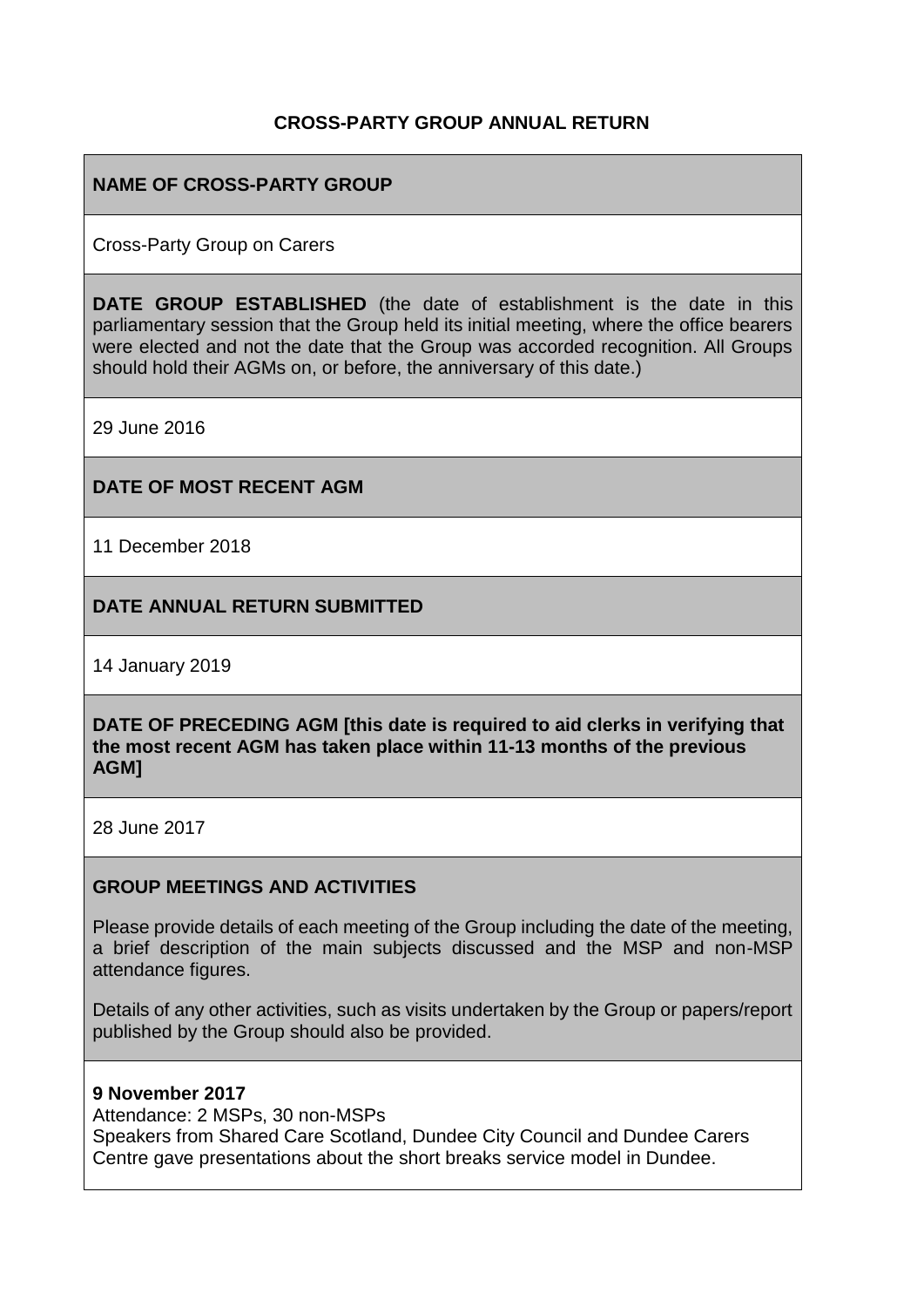# **27 February 2018**

Attendance: 3 MSPs, 23 non-MSPs

This meeting focused on young carers and there were several young carer attendees. Discussions focused on Young Carer identification cards and the Young Carer Grant. A letter was sent to the Minister for Public Health regarding Young Carer Identification Cards and the potential to roll these out nationally following local pilot schemes.

# **16 May 2018**

Attendance: 1 MSP, 31 non-MSPs. **This meeting was not quorate** This meeting focused on caring for someone with brain injury and also featured a presentation on the new Health and Social Care standards, including a new dedicated written and video resource for unpaid carers to use the Standards.

# **27 June 2018**

Was down as AGM but no notes or record to show if meeting was quorate. Convenor Graeme Dey MSP had been promoted to Ministers post no new convenor had been elected.

### **3 rd October 2018**

Attendance 2 MSP's, 25 non -MSP's due to parliamentary business both MSP's were not present throughout and change of secretariat meant no election was carried out. This was postponed to meeting in December

### **11th December 2018**

Attendance 2 MSP's, 18 Non -MSP's. This meeting became the AGM. New convenors Tom Arthur MSP and Mark Griffin were elected by the meeting. Carers spoke about the issues with the complaints procedure for Health and Social care. There was also discussion on Transitions and the effect on Benefits and allowances.

# **MSP MEMBERS OF THE GROUP**

Please provide names and party designation of all MSP members of the Group.

Mark Griffin MSP (Scottish Labour Party)

Tom Arthur MSP (Scottish National Party)

Claudia Beamish (Scottish Labour Party)

Adam Tomkins (Scottish Conservative and Unionist Party)

Alex Cole-Hamilton (Scottish Liberal Democrats)

Clare Adamson (Scottish National Party)

Joan McAlpine (Scottish National Party)

Johann Lamont (Scottish Labour)

Monica Lennon (Scottish Labour)

Rhoda Grant (Scottish Labour)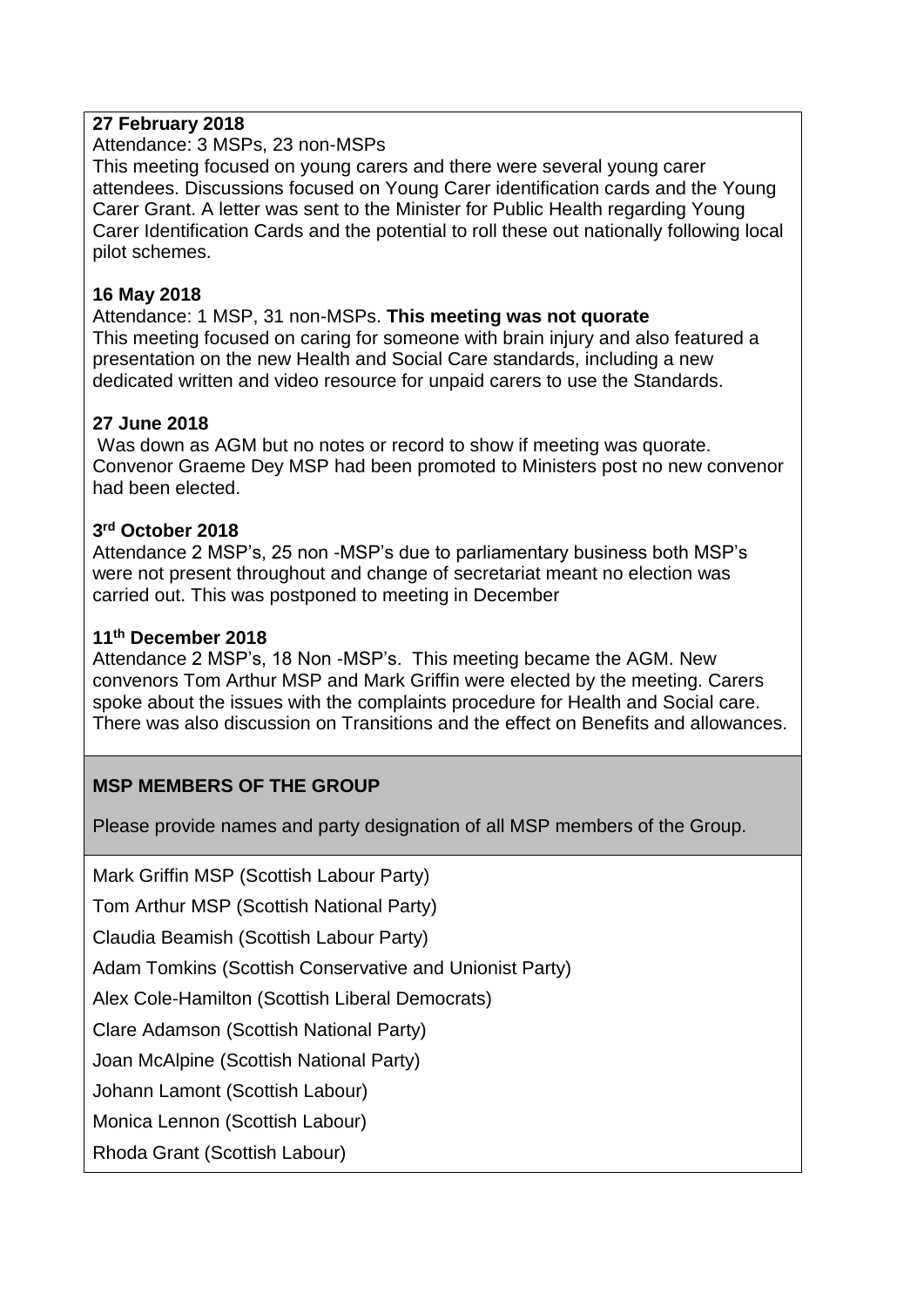Donald Cameron (Scottish Conservative and Unionist Party)

# **NON-MSP MEMBERS OF THE GROUP**

For organisational members please provide only the name of the organisation, it is not necessary to provide the name(s) of individuals who may represent the organisation at meetings of the Group.

|                    | Lorraine Allan                                                                                                                                                                                                                                                                                                                                                                                                    | <b>Cath Purdie</b>        |  |
|--------------------|-------------------------------------------------------------------------------------------------------------------------------------------------------------------------------------------------------------------------------------------------------------------------------------------------------------------------------------------------------------------------------------------------------------------|---------------------------|--|
| <b>Individuals</b> | <b>Celia Sweeney</b>                                                                                                                                                                                                                                                                                                                                                                                              | <b>Linsey Currie</b>      |  |
|                    | <b>Michael Grieve</b>                                                                                                                                                                                                                                                                                                                                                                                             | <b>Christine Farquhar</b> |  |
|                    | Carolynne Hunter                                                                                                                                                                                                                                                                                                                                                                                                  | Moira McWhinnie           |  |
|                    | <b>Clare Lally-Steele</b>                                                                                                                                                                                                                                                                                                                                                                                         |                           |  |
|                    |                                                                                                                                                                                                                                                                                                                                                                                                                   |                           |  |
|                    | <b>Carers Trust Scotland (secretariat)</b>                                                                                                                                                                                                                                                                                                                                                                        |                           |  |
| Organisations      | National Dementia Carers Action Network - Alzheimer Scotland                                                                                                                                                                                                                                                                                                                                                      |                           |  |
|                    | <b>Skills Development Scotland</b>                                                                                                                                                                                                                                                                                                                                                                                |                           |  |
|                    | <b>Coalition of Carers in Scotland</b>                                                                                                                                                                                                                                                                                                                                                                            |                           |  |
|                    | <b>Carers Scotland</b>                                                                                                                                                                                                                                                                                                                                                                                            |                           |  |
|                    | <b>MECOPP</b><br><b>Learning Disability Alliance Scotland</b><br>Helensburgh and Lomond Carers (SCIO)<br><b>Glasgow South West Carers Centre</b><br><b>Scottish Youth Parliament</b><br>Support in Mind Scotland<br>North Lanarkshire Carers Together<br><b>ENABLE Scotland</b><br><b>Health and Social Care ALLIANCE</b><br>Division of Clinical Psychology in Scotland, British<br><b>Psychological Society</b> |                           |  |
|                    |                                                                                                                                                                                                                                                                                                                                                                                                                   |                           |  |
|                    |                                                                                                                                                                                                                                                                                                                                                                                                                   |                           |  |
|                    |                                                                                                                                                                                                                                                                                                                                                                                                                   |                           |  |
|                    |                                                                                                                                                                                                                                                                                                                                                                                                                   |                           |  |
|                    |                                                                                                                                                                                                                                                                                                                                                                                                                   |                           |  |
|                    |                                                                                                                                                                                                                                                                                                                                                                                                                   |                           |  |
|                    |                                                                                                                                                                                                                                                                                                                                                                                                                   |                           |  |
|                    |                                                                                                                                                                                                                                                                                                                                                                                                                   |                           |  |
|                    |                                                                                                                                                                                                                                                                                                                                                                                                                   |                           |  |
|                    |                                                                                                                                                                                                                                                                                                                                                                                                                   |                           |  |
|                    | The Borders Carers Centre (SCIO)                                                                                                                                                                                                                                                                                                                                                                                  |                           |  |
|                    | <b>PASDA</b><br><b>Stroke Association</b><br><b>Big Lottery Fund Scotland</b><br><b>Scottish Young Carers Services Alliance</b><br><b>Shared Care Scotland</b>                                                                                                                                                                                                                                                    |                           |  |
|                    |                                                                                                                                                                                                                                                                                                                                                                                                                   |                           |  |
|                    |                                                                                                                                                                                                                                                                                                                                                                                                                   |                           |  |
|                    |                                                                                                                                                                                                                                                                                                                                                                                                                   |                           |  |
|                    |                                                                                                                                                                                                                                                                                                                                                                                                                   |                           |  |
|                    |                                                                                                                                                                                                                                                                                                                                                                                                                   |                           |  |
|                    | <b>Family Fund</b>                                                                                                                                                                                                                                                                                                                                                                                                |                           |  |
|                    | <b>Standard Life Carers Network</b>                                                                                                                                                                                                                                                                                                                                                                               |                           |  |
|                    | <b>PAMIS</b>                                                                                                                                                                                                                                                                                                                                                                                                      |                           |  |
|                    | <b>Centrica Carers Network</b>                                                                                                                                                                                                                                                                                                                                                                                    |                           |  |
|                    | <b>Falkirk and Clackmannanshire Carers Centre</b>                                                                                                                                                                                                                                                                                                                                                                 |                           |  |
|                    | VSA Aberdeen City (Adult carers and young carers)                                                                                                                                                                                                                                                                                                                                                                 |                           |  |
|                    | Mindroom                                                                                                                                                                                                                                                                                                                                                                                                          |                           |  |
|                    | Care Inspectorate                                                                                                                                                                                                                                                                                                                                                                                                 |                           |  |
|                    | <b>VOCAL</b>                                                                                                                                                                                                                                                                                                                                                                                                      |                           |  |
|                    | <b>Marie Curie</b>                                                                                                                                                                                                                                                                                                                                                                                                |                           |  |
|                    | <b>Life Changes Trust</b>                                                                                                                                                                                                                                                                                                                                                                                         |                           |  |
|                    | Parkinson's UK                                                                                                                                                                                                                                                                                                                                                                                                    |                           |  |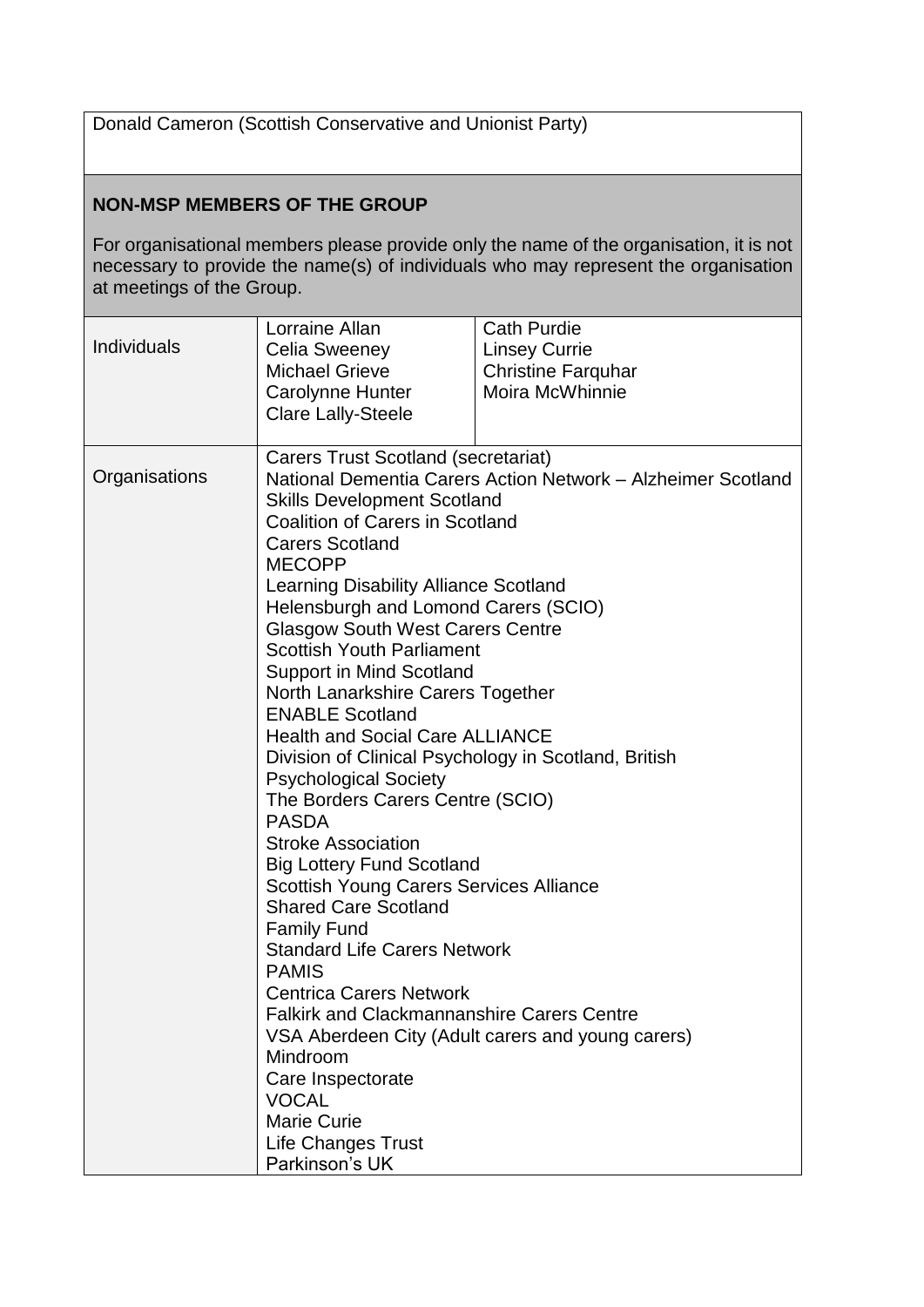|                                                                                                                                                                              | <b>Camphill Scotland</b><br>tide – together in dementia everyday<br><b>MND Scotland</b><br>Disability Alliance Scotland (DAS)<br><b>Shared Lives Plus</b><br><b>Edinburgh North West Carers</b><br>Hospice UK<br>Soroptimist International Scotland<br><b>Edinburgh North West Carers Centre</b> |  |
|------------------------------------------------------------------------------------------------------------------------------------------------------------------------------|--------------------------------------------------------------------------------------------------------------------------------------------------------------------------------------------------------------------------------------------------------------------------------------------------|--|
| <b>GROUP OFFICE BEARERS</b>                                                                                                                                                  |                                                                                                                                                                                                                                                                                                  |  |
| Please provide names for all office bearers. The minimum requirement is that two of<br>the office bearers are MSPs and one of these is Convener – beyond this it is a matter |                                                                                                                                                                                                                                                                                                  |  |

for the Group to decide upon the office bearers it wishes to have. It is permissible to have more than one individual elected to each office, for example, co-conveners or multiple deputy conveners.

| Convener               | Mark Griffin MSP (Co-convenor)      |
|------------------------|-------------------------------------|
| <b>Deputy Convener</b> | Tom Arthur MSP (Co-convenor)        |
| Secretary              | Paul Traynor, Carers Trust Scotland |
| <b>Treasurer</b>       | n/a                                 |

# **FINANCIAL BENEFITS OR OTHER BENEFITS RECEIVED BY THE GROUP**

Please provide details of any financial or material benefit(s) received from a single source in a calendar year which has a value, either singly or cumulatively, of more than £500. This includes donations, gifts, hospitality or visits and material assistance such as secretariat support.

Details of material support should include the name of the individual providing support, the value of this support over the year, an estimate of the time spent providing this support and the name of the organisation that this individual is employed by / affiliated to in providing this support.

Groups should provide details of the date on which the benefit was received, the value of the benefit and a brief description of the benefit.

Carers Trust Scotland – staff time approx. £750 per year (attendance @ 4 meetings a year + 1 day administration for each meeting)

Carers Trust Scotland – hospitality costs – on average £40 per meeting